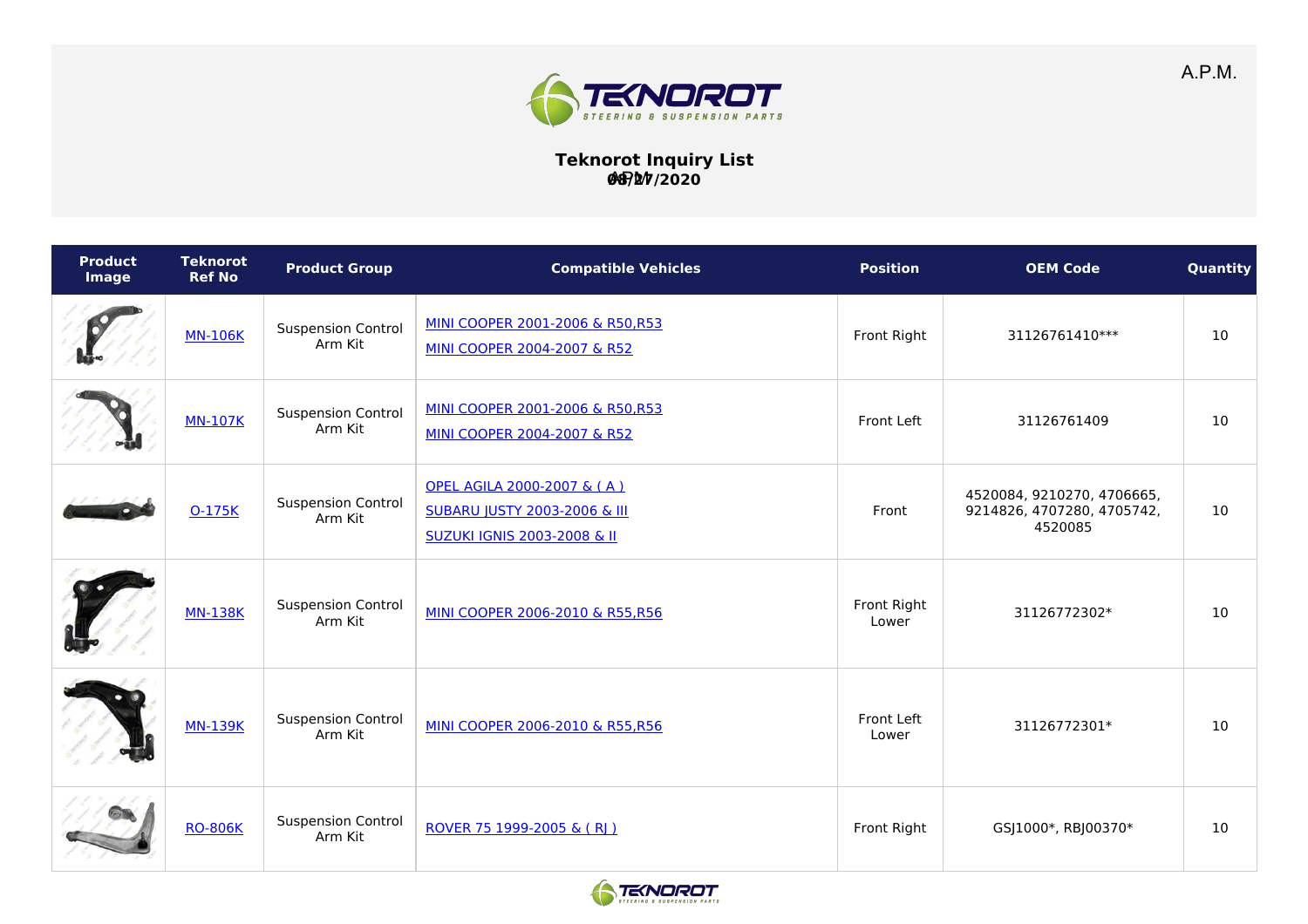| <b>Product</b><br><b>Image</b> | <b>Teknorot</b><br><b>Ref No</b> | <b>Product Group</b>                 | <b>Compatible Vehicles</b>                                                                                                                                                                                                                 | <b>Position</b>     | <b>OEM Code</b>    | Quantity |
|--------------------------------|----------------------------------|--------------------------------------|--------------------------------------------------------------------------------------------------------------------------------------------------------------------------------------------------------------------------------------------|---------------------|--------------------|----------|
|                                | <b>RO-807K</b>                   | <b>Suspension Control</b><br>Arm Kit | ROVER 75 1999-2005 & (RI)                                                                                                                                                                                                                  | Front Left<br>Lower | GSJ1001*, GSJ1190* | 10       |
|                                | <b>MN-149K</b>                   | <b>Suspension Control</b><br>Arm Kit | <b>MINI COUNTRYMAN 2010-2016 &amp; R60</b>                                                                                                                                                                                                 | Front Left          | 31129806519        | 10       |
|                                | <b>M-444K</b>                    | <b>Suspension Control</b><br>Arm Kit | MERCEDES 190 1982-1993 & W201<br>MERCEDES C-CLASS 1993-2000 & W202<br>MERCEDES E-CLASS 1985-1996 & W124<br>MERCEDES SLK-CLASS 1997-2004 & R170<br>MERCEDES C-CLASS 2000-2007 & W203                                                        | Rear                | 1243500129*        | 10       |
|                                | 0-176K                           | <b>Suspension Control</b><br>Arm Kit | OPEL AGILA 2000-2007 & (A)                                                                                                                                                                                                                 | Front               | 4705172, 96316765  | 10       |
| $\circ$ $\circ$<br>00E         | M-441K                           | <b>Suspension Control</b><br>Arm Kit | MERCEDES 190 1982-1993 & W201<br>MERCEDES C-CLASS 1993-2000 & W202<br>MERCEDES CLK-CLASS 2002-2009 & A209,C209<br>MERCEDES C-CLASS 2000-2007 & W203<br>MERCEDES E-CLASS 1985-1996 & W124<br><b>MERCEDES SLK-CLASS 1997-2004 &amp; R170</b> | Rear Right<br>Upper | 1243507706*        | 10       |
| $\frac{1}{200}$                | M-442K                           | <b>Suspension Control</b><br>Arm Kit | MERCEDES 190 1982-1993 & W201<br>MERCEDES C-CLASS 1993-2000 & W202<br>MERCEDES CLK-CLASS 2002-2009 & A209,C209<br>MERCEDES C-CLASS 2000-2007 & W203<br><b>MERCEDES E-CLASS 1985-1996 &amp; W124</b><br>MERCEDES SLK-CLASS 1997-2004 & R170 | Rear Left<br>Upper  | 1243507606*        | 10       |

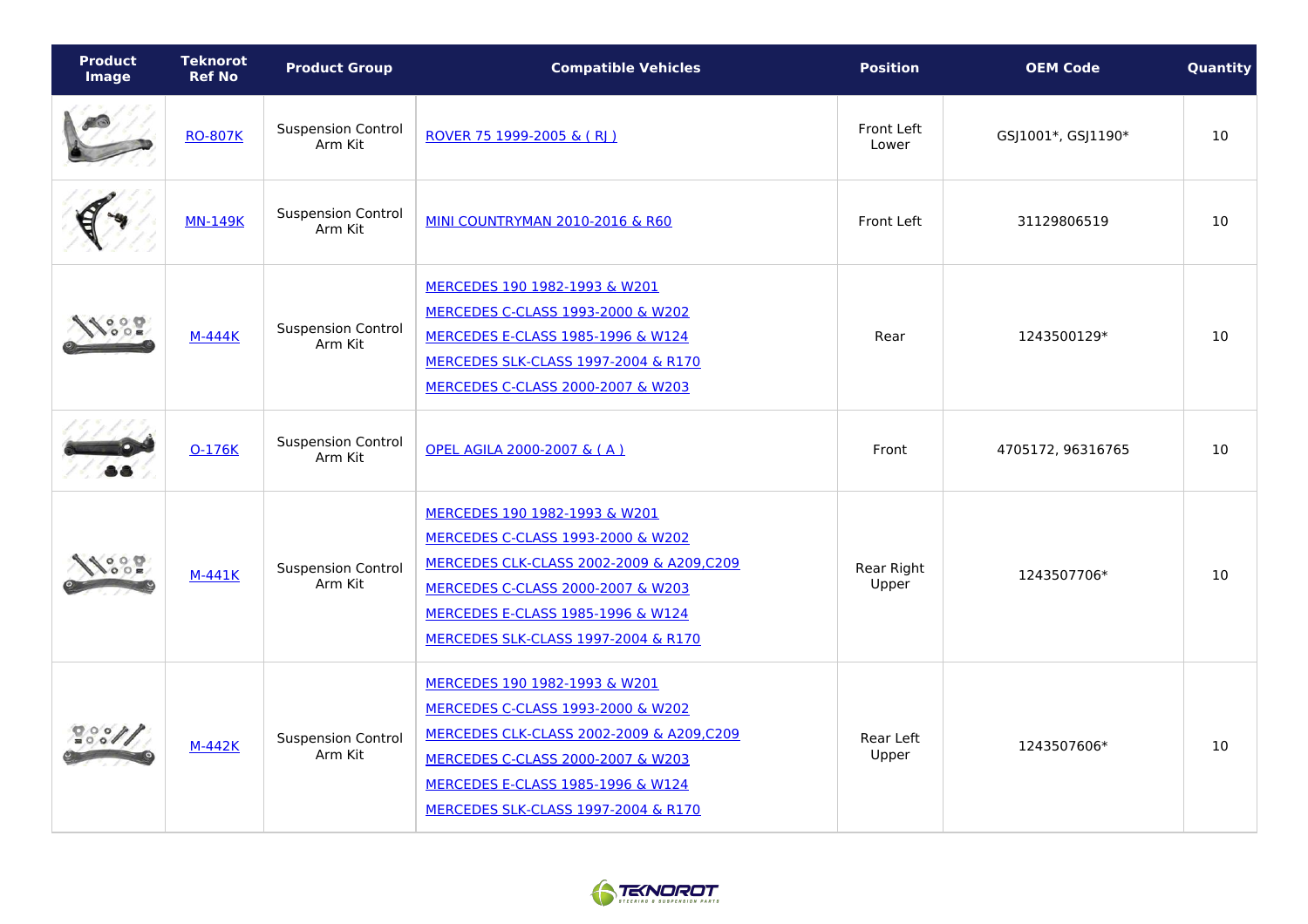| <b>Product</b><br><b>Image</b> | <b>Teknorot</b><br><b>Ref No</b> | <b>Product Group</b>                 | <b>Compatible Vehicles</b>                                                                                        | <b>Position</b>      | <b>OEM Code</b> | Quantity |
|--------------------------------|----------------------------------|--------------------------------------|-------------------------------------------------------------------------------------------------------------------|----------------------|-----------------|----------|
|                                | <b>SK-410K</b>                   | <b>Suspension Control</b><br>Arm Kit | SKODA FABIA 1999-2006 & (6Y2)<br>VOLKSWAGEN POLO 2001-2009 & ( 9N )<br>SEAT IBIZA 2002-2009 & IV (6L1)            | Front Right          | 6Q0407151DR*    | 10       |
|                                | <b>SK-411K</b>                   | <b>Suspension Control</b><br>Arm Kit | SEAT IBIZA 2002-2009 & IV (6L1)<br>SKODA FABIA 1999-2006 & (6Y2)<br><b>VOLKSWAGEN POLO 2001-2009 &amp; ( 9N )</b> | Front Left           | 6Q0407151DL*    | 10       |
|                                | <b>B-625K</b>                    | <b>Suspension Control</b><br>Arm Kit | BMW 3-SERIES 1998-2005 & E46<br>BMW Z4 2003-2009 & E85                                                            | Front Right<br>Lower | 31121094466     | 10       |
|                                | <b>B-625V</b>                    | <b>Suspension Control</b><br>Arm Kit | BMW 3-SERIES 1998-2005 & E46<br>BMW Z4 2003-2009 & E85                                                            | Front Right<br>Lower | 31121094466     | 10       |
|                                | <b>B-626K</b>                    | <b>Suspension Control</b><br>Arm Kit | BMW 3-SERIES 1998-2005 & E46<br>BMW Z4 2003-2009 & E85                                                            | Front Left<br>Lower  | 31121094465     | 10       |
|                                | <b>B-626V</b>                    | <b>Suspension Control</b><br>Arm Kit | BMW 3-SERIES 1998-2005 & E46<br>BMW Z4 2003-2009 & E85                                                            | Front Left<br>Lower  | 31121094465     | 10       |
|                                | <b>B-627K</b>                    | <b>Suspension Control</b><br>Arm Kit | BMW 3-SERIES 1998-2005 & E46                                                                                      | Front Right<br>Lower | 31122282122     | 10       |